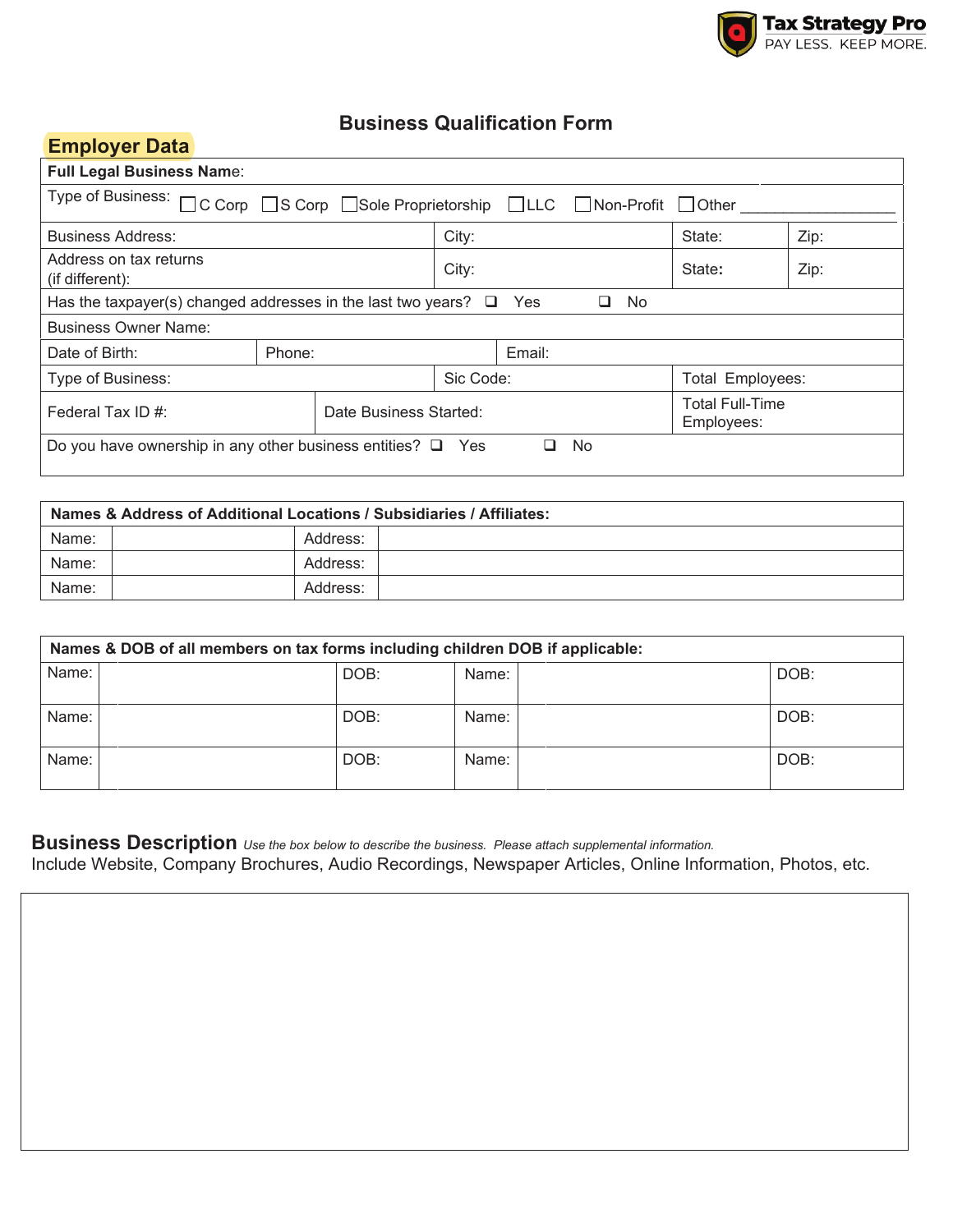

## **Qualified Research Activities Questionnaire**

Please check the following QRA's your company has performed or invested in over the last three years. If yes, please explain using the provided space. Attach additional pages for explanation if necessary.

|    |                                                                                                                         | <b>YES</b> | <u>NO</u> |
|----|-------------------------------------------------------------------------------------------------------------------------|------------|-----------|
| 1. | Develop or design any new products, processes, formulas, or manufacturing methods?                                      |            |           |
| 2. | Develop, design, or improve any new prototypes, models, or materials for your business?                                 |            |           |
| 3. | Develop, design, or improve any new internal software solutions or software technologies?                               |            |           |
| 4. | Develop, design, or improve any new streamlining internal processes?                                                    |            |           |
| 5. | Develop, design, maintain, or improve any new laboratory equipment or processes?                                        |            |           |
| 6. | Develop, design, or improve any new document or data research activities?                                               |            |           |
| 7. | Develop, design, or improve any new product alternatives or testing procedures<br>for the improvement of your business? |            |           |
| 8. | Develop, design, certify, or improvement of any new environmental testing procedures?                                   |            |           |
| 9. | Contract with, or pay wages to employees or outside companies, research/science<br>teams for qualified services?        |            |           |
|    | 10. Purchase supplies which were used and consumed in the R&D process or development?                                   |            |           |
|    | 11. Pay third party companies for performing QRA's on behalf of your company?                                           |            |           |
|    | 12. Develop, design, or improve any new environmental or harsh environment problems?                                    |            |           |
|    | 13. Develop, design, or improve acoustical qualities for company structures?                                            |            |           |
|    | 14. Develop, design, or improve any new alternative electricity or lighting systems<br>or processes?                    |            |           |
|    | 15. Develop, design, or improve any new ventilation systems for company structures?                                     |            |           |